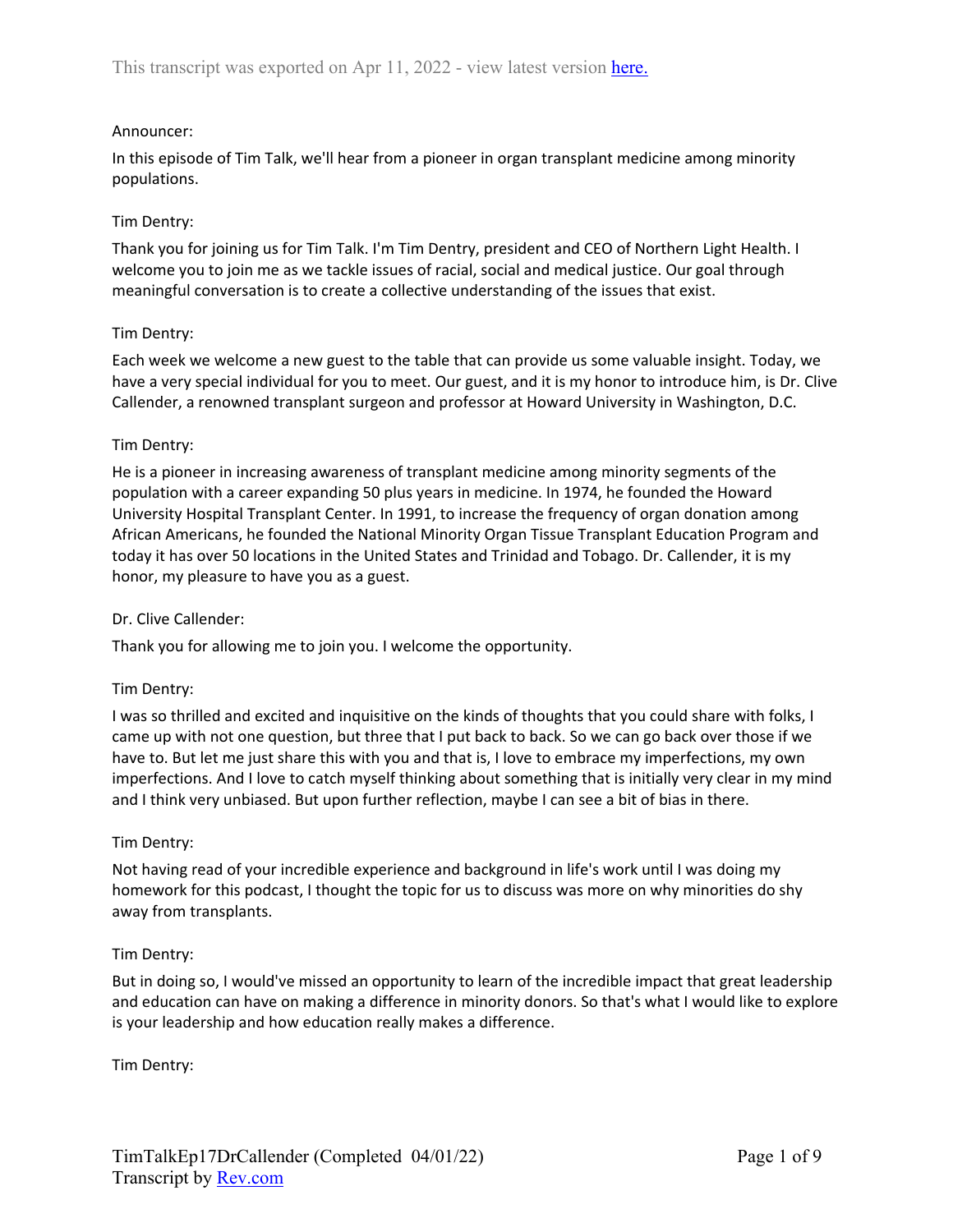Because I read that you once said, "To be a doctor, you don't have to be brilliant. You have to care, be kind and you have to have common sense." You also said, "If you take a problem to the black community and give them an opportunity to become sensitive and give them knowledge to open the door, they will rally behind the issue." Just love that.

## Tim Dentry:

And so here we go with my stream of questions. Can you share with our listeners what it was like to be a leader in our nation on such a big and complex issue? And how did you learn to make such a huge difference in so many lives?

#### Tim Dentry:

And what are the lessons you learned that would be applicable to this COVID time we live in both with equity of access to health services and the vaccine in particular? So let's start with you and what it was like to be a leader on such big issues nationwide, worldwide.

#### Dr. Clive Callender:

It was very interesting in the sense that it was clear to everybody, including me, it was an impossible task. But you see my life history such that I've always dealt with impossible tasks and impossible tasks, because of my faith in God, there's no mountain that you can't climb and there is no impossible dream.

#### Dr. Clive Callender:

And so I took on this task as I took on any other task, recognizing that there was no likelihood of me succeeding. But, and with my background, it was something that I had to pursue. With that in mind, I began the task of trying to analyze what the situation was and I had a lot of people help me share information.

## Dr. Clive Callender:

You know, the first time they came to me with the issue, they came to me with the issue that 70% of the people on dialysis in the United States of America were black. Really only 3% of the donors were black. And so they asked me to help with solutions of their problem. But as is the case when you're a minority, they ran out of money and they couldn't go with any funds to help me.

#### Dr. Clive Callender:

And so with that in mind, myself and Dr. James Bayton went to the president of Howard University. We were given \$500 to try and unravel this mystery. And so the first thing we did was go to the black community. Dr. Bayton was a psychologist and he had an array of students and went to the black community of District of Columbia and asked them to get the answer.

#### Dr. Clive Callender:

Why is it African Americans are reluctant to become donors? And point of fact, the work that we did between 1978 and 1982 gave us the answers. We found out two great, important things. First, the reasons that blacks were reluctant to become donors, and second, we come up with a solution to how to overcome the mysteries that are associated with why.

#### Dr. Clive Callender: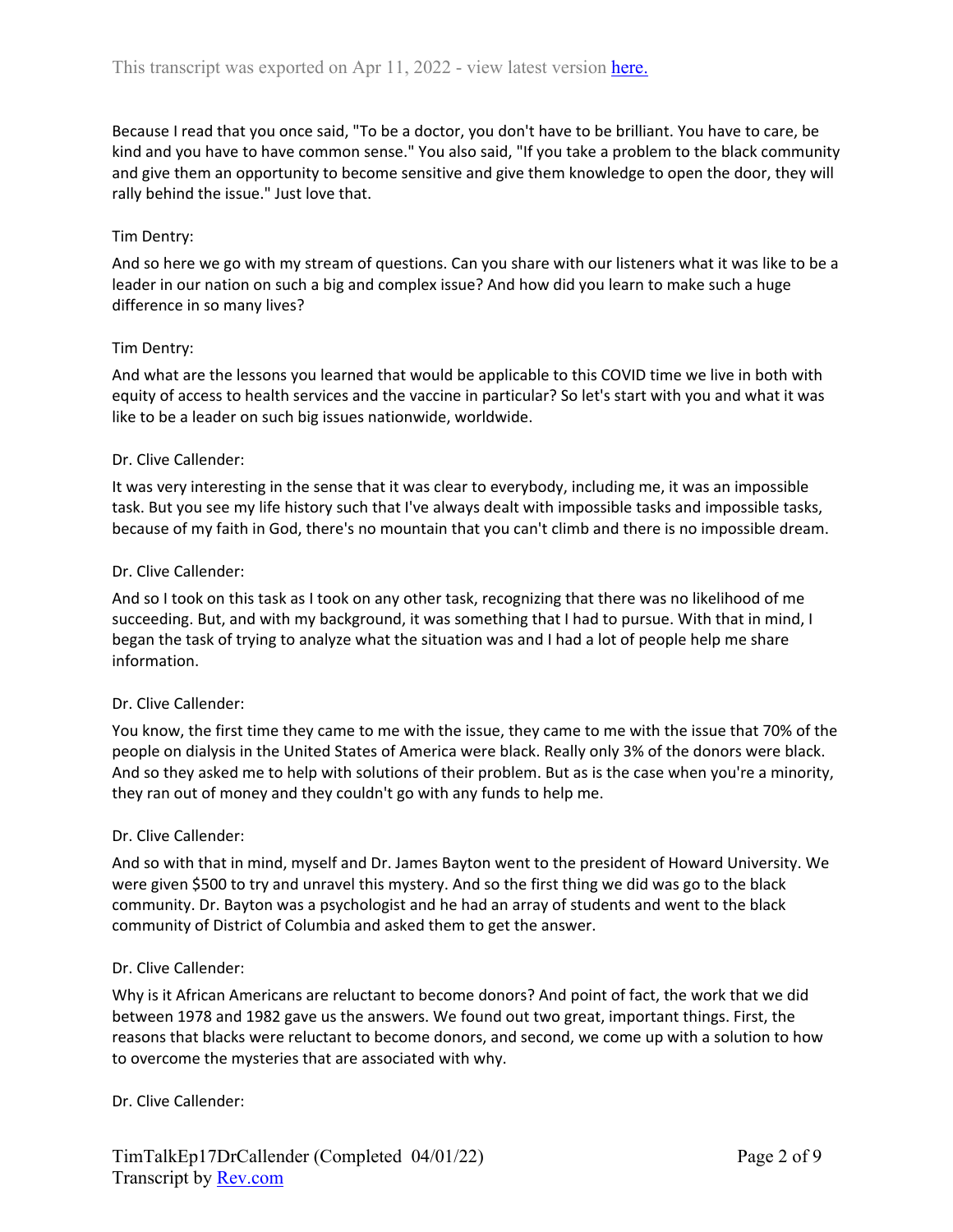But then we identified five reasons. First, the information that we gathered was not made known to the black community. They were unaware of the fact that they were in such great need of transplants. That because of their predilection to hypertension and diabetes, they needed organs more than any other ethnic group in the United States, having more hypertension and having more diabetes, for example, as much as other ethnic groups. So we had to identify that as an issue.

## Dr. Clive Callender:

The second was religious myths and misperception, concerned that in the great [inaudible 00:06:42] pearly gates, you don't have your eyes to be able to see grandmama. You don't have your heart, you only have your soul.

#### Dr. Clive Callender:

But we introduced them to the scriptures that indicated that Christ came to give us life. And so then in giving you receive. It's in pardoning that you're pardoned. It's in dying that you're born to eternal life. So that unraveling that mystery, identifying that it is the right and proper thing for Christians to give organs in life and after death.

#### Dr. Clive Callender:

The third was, here it is. If I sign a donor card, man, and I go to the hospital, you might be more interested in getting my organs and tissue than in saving my life. And so we had to overcome that. And then what had to do with the vacant fear that about being used as a guinea pig because of the issues that, I guess, in the past the Tuskegee incident and Henrietta Lacks situation and Manhattan Project and other issues. There was a distrust of the healthcare community, so we had to overcome that.

#### Dr. Clive Callender:

And, finally, the issue of racism recognizing that in this country and many others, of course, around the globe racism is an issue and the belief that blacks are a different race than others. It's important, in fact, that everybody is one race. So that those were the five obstacles that we identified.

#### Dr. Clive Callender:

But in our study, we interviewed about 40 patients and those 40 patients, when we first interviewed them, only two of the 40 were willing to sign donor cards. But at the end of our sessions, all 40 were willing to sign a donor card.

#### Dr. Clive Callender:

So we concluded that not only had we identified the problem, but we also identified the solution. And so with that in mind, we started the D.C. Organ Donor Program in the District of Columbia and the metropolitan area.

#### Dr. Clive Callender:

After that, we decided to use this between 1982 and 1986 and were marveled at the fact that the number of African Americans and we went into the community to educate and empower using the grassroots efforts that I would identify from the civil rights movement with the John Lewis's SCLC group, that it made a difference in the number of black donors.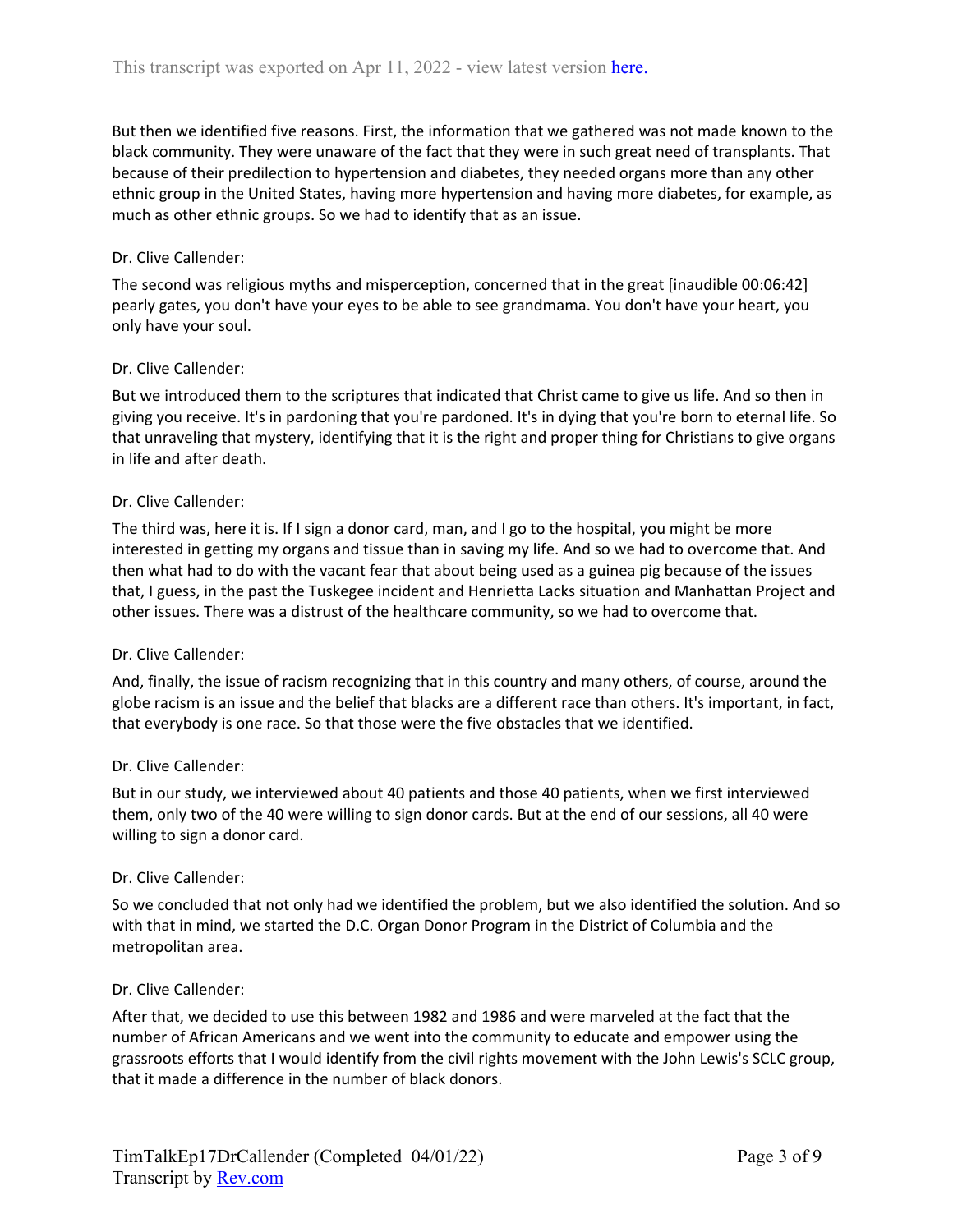# Dr. Clive Callender:

This was the first black donor effort and it was successful. And because it was successful, The Dow Chemical Company decided that they wanted to sponsor me to go across the country, 25 cities across the United States, to address the shortage of donors and the need for black donors. This we did between 1986 and 1990.

## Dr. Clive Callender:

And, here again, the results were astounding in the sense that the number of African Americans who now were way up high, the successful nature of transplantation tripled. The number of people who signed donor cards tripled.

## Dr. Clive Callender:

So as a consequence of both of these efforts in the black community, we decided that, hey, we're going to take this to all ethnic people. And in 1991, we conceptualized, so that's 1991. That's 30 years ago. We conceptualized National Education Transplantation Program.

# Dr. Clive Callender:

And this program was to take what we learned in the black community to all ethnic minority groups so they could be educated and empowered to address the number one problem in transplantation yesterday, today, and probably tomorrow with shortage of donors.

# Dr. Clive Callender:

With this in mind, we went to Congressman Stokes, allowed us to work with John [Rushem 00:10:37] and Louis Sullivan authorized it. He was the Secretary of Health then. And, as a consequence, we were then funded from 1993 to 2010. This fund allowed us to take MOTTEP, the National Organization Tissue Transplant Education Program to 20 sites across the United States and all of the ethnic groups, except the Caucasian population, all the minority education minority groups. And these were successful.

## Dr. Clive Callender:

The bottom line I'll share with you. The bottom line is that when we started the African American donation rate, there were 3% of the donors were African American. When we started MOTTEP, only 15% of the donors were minorities. Today, as we look at it, African Americans now are the number one ethnic group for donation rates with more than 38 per million in contrast with the Caucasian population, which has 38 organ donors per million. So that we've gone from the bottom to the top. With minorities, we've gone from 15% to over 30%.

## Dr. Clive Callender:

So that from, we can say that what we encountered, which was an impossible dream, was made possible because of going to the community, educating and empowering the community to make a difference. A difference that had to be made because we were in such dire need. And all we did was go into the community, educate and empower the community, so they could make that difference.

Tim Dentry: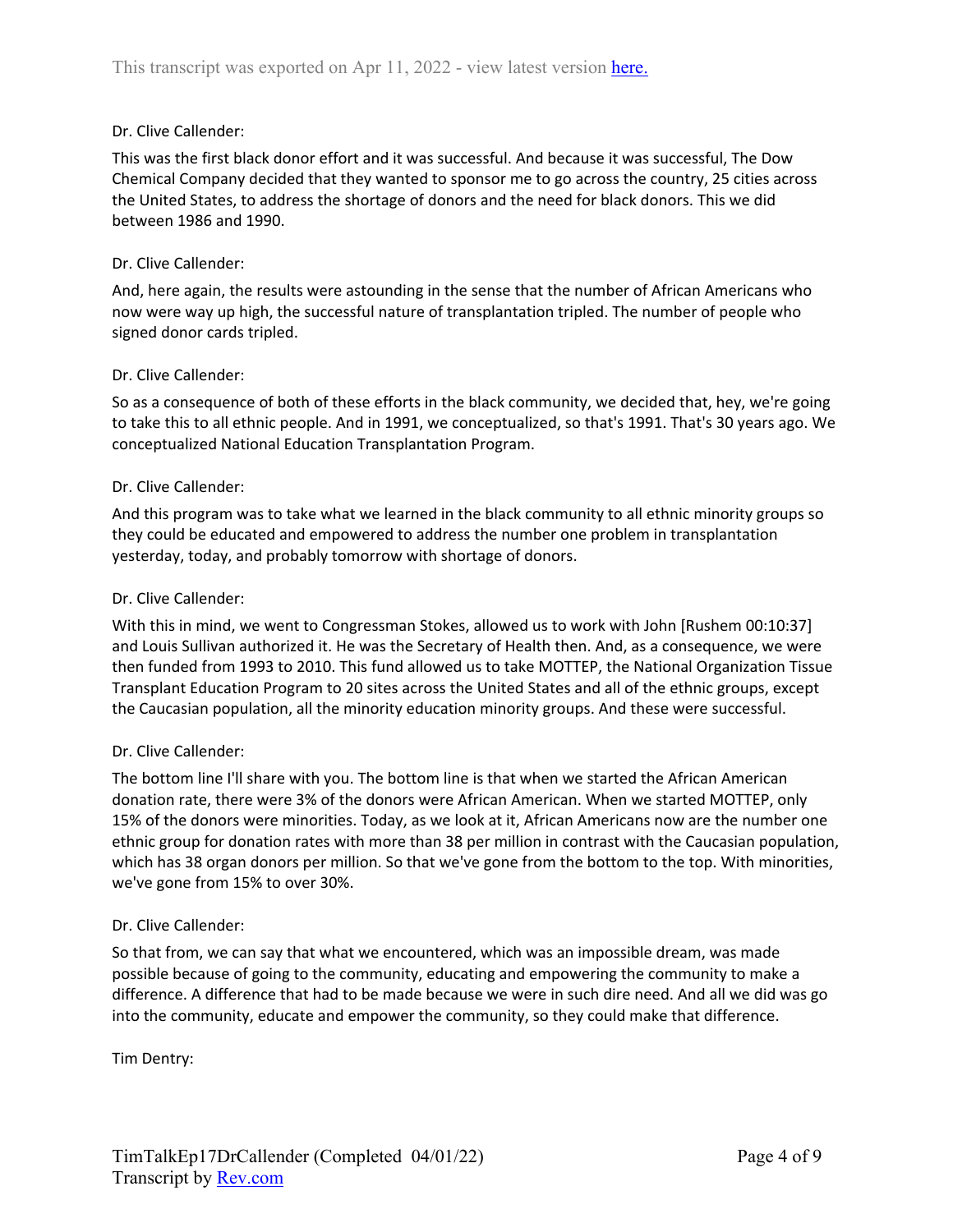That is so powerful, Doctor Callender. I really appreciate that. And a couple of things really rung true with me. First of all, you mentioned unraveling this mystery. You started that beautiful description of all that hard work that went into it and thought process and analytics.

## Tim Dentry:

But at the heart and soul, it was how do we make sure that we have more people participating in this and aware. As you said, the gaps are, first of all, unawareness and not made known. So you started with that and you had to dispel myths and misperceptions. You had to earn the trust along the way.

## Dr. Clive Callender:

One of the things that we came up with was that you have to go from awareness, to action, to accountability. We call that our triple A effect. It's not, we've got to make them aware. We must make them take the action that's necessary and then must hold them accountable. And so those are the triple A effect that we employ.

## Dr. Clive Callender:

Of course, the other one was to love yourself, take care of yourself. Because we wanted the communities to adopt healthy lifestyles so they would no longer need organs so much. Because we had to try to reduce the number of minority communities that suffer from hypertension and diabetes.

## Tim Dentry:

Very good. And that's what I was going to really note is I wasn't aware of the triple A, the way you put it. I love that. I'm going to use that if you don't mind. I'm going to borrow that. I think I probably was living that anyway but now I have something. I can market that. Now people understand it. I love that.

## Tim Dentry:

I was going to emphasize the action that you had in your career. And when you and I met last week, I had mentioned that one of my childhood heroes was Johnny Unitas, quarterback for the Baltimore Colts. And he was not about big talk with no action. It was all about action. Let your actions speak for themselves.

## Tim Dentry:

I love your added component of accountability. That is absolutely perfect. And I think if all of us stay focused on the triple A, we could all make big differences in a lot of lives, that's for sure. And no matter what our aspiration is or the things that we're passionate about, that's really just fabulous.

## Tim Dentry:

What do you think are the lessons learned now we're in, it seems like you can't have a conversation with anybody without it having some tainted with something about COVID? Whether it's now it's more vaccine oriented, et cetera, but we're not out of the medical crisis yet.

## Tim Dentry:

We, by the way, at Northern Light are really trying to dig in because we have more clinical data now, especially electronic. We can do more analysis of what are the medical injustices or medical disparity of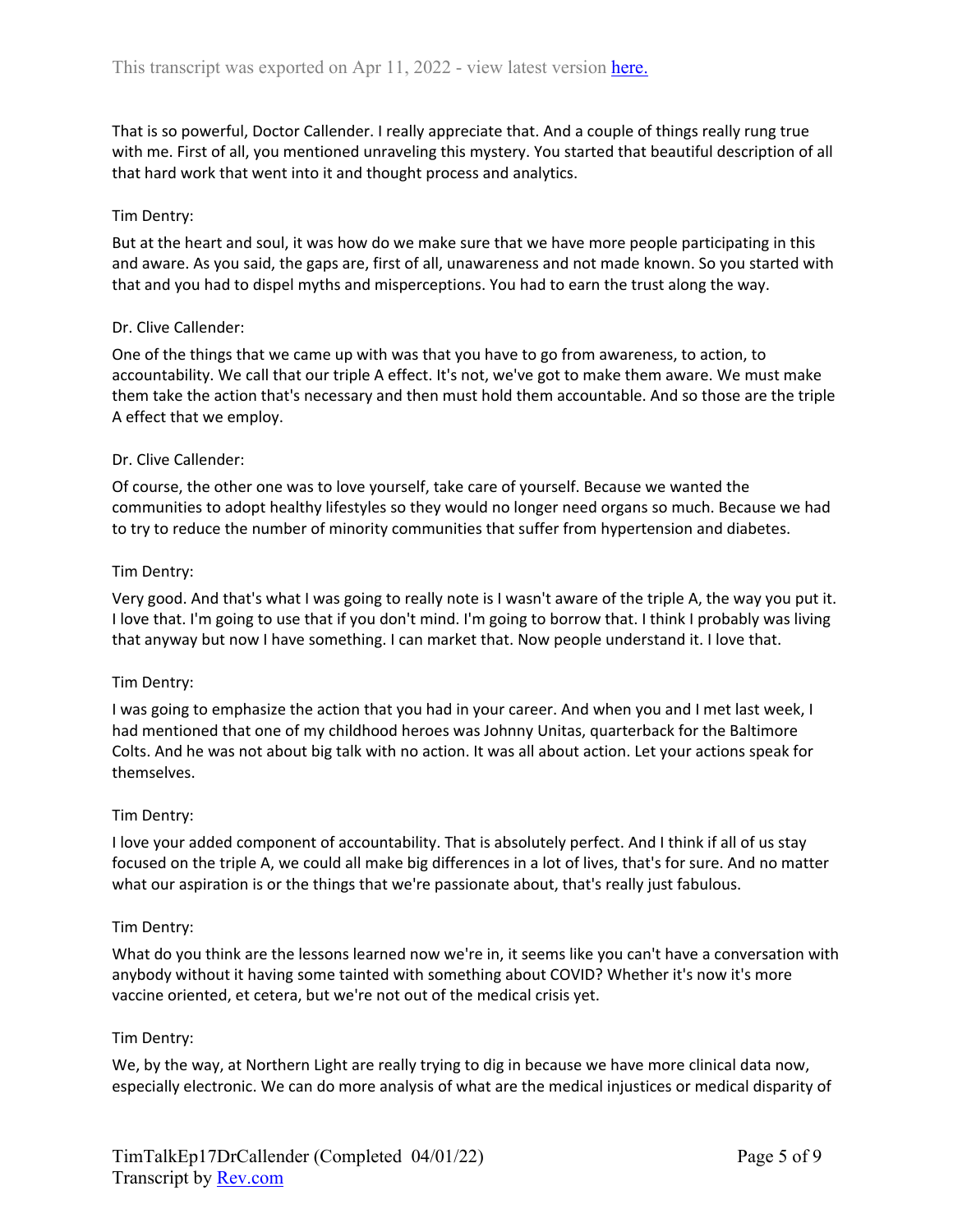service, of access, et cetera, that is creating the fact that a lot of minorities have a much higher infection rate, including right here in the State of Maine. And what are we doing about that?

## Tim Dentry:

And what are we doing as a leader? We're one of the largest healthcare organizations in the State of Maine. We want to partner with state government, et cetera, which we've done, I think, in a very positive way. But as it relates to getting the vaccine out into the community, out into the masses, what are we going to do to make sure we do that with action and with accountability, so we aren't just saying first in line, come on and we don't engage?

#### Tim Dentry:

We know we need to engage. So we're trying to do that in a clinically driven way. So as I heard your amazing experience I'm thinking, oh, we got to do a better job with that, dispelling the myths and misperceptions.

#### Tim Dentry:

We've got to make sure that we are doing everything we can to really build-in accountability with all of our caregivers. So there's so many things that I was thinking listening to you that are COVID-related, what do you think of?

#### Dr. Clive Callender:

Well, the first thing is that the similarities are just glaring because what we need is the same thing we did for donation and transplantation. We need to go to the community. Now, it's interesting for me to say it's kind of a [inaudible 00:16:30] because with COVID the one thing you probably don't or are fearful of doing is going to the community. But that's what you must do by whatever means necessary.

#### Dr. Clive Callender:

You must go to the community, you must educate the community and empower them to make the difference. Give them the knowledge, help them to understand that 3,000 to 4,000 people are dying from COVID every single day. And in order for us not to be part of that group, we need to take the vaccine.

#### Dr. Clive Callender:

So the distrust is the same distrust that they had about donation and transplantation and it was justified. Let's face it, the experiences of the Tuskegee people, the experience of Henrietta Lacks, the Manhattan Project and the [inaudible 00:17:23] injection, and then many other reasons for the distrust are legitimate.

#### Dr. Clive Callender:

But it is important, therefore, for us to take the ball and run with it and educate them and empower them to understand that, in spite of all those things, you still must do the best thing for you. The thing that was most effective in my communication with community was helping them understand it is for you, okay? I'm not here to do anything for me. I'm doing it for you.

## Dr. Clive Callender: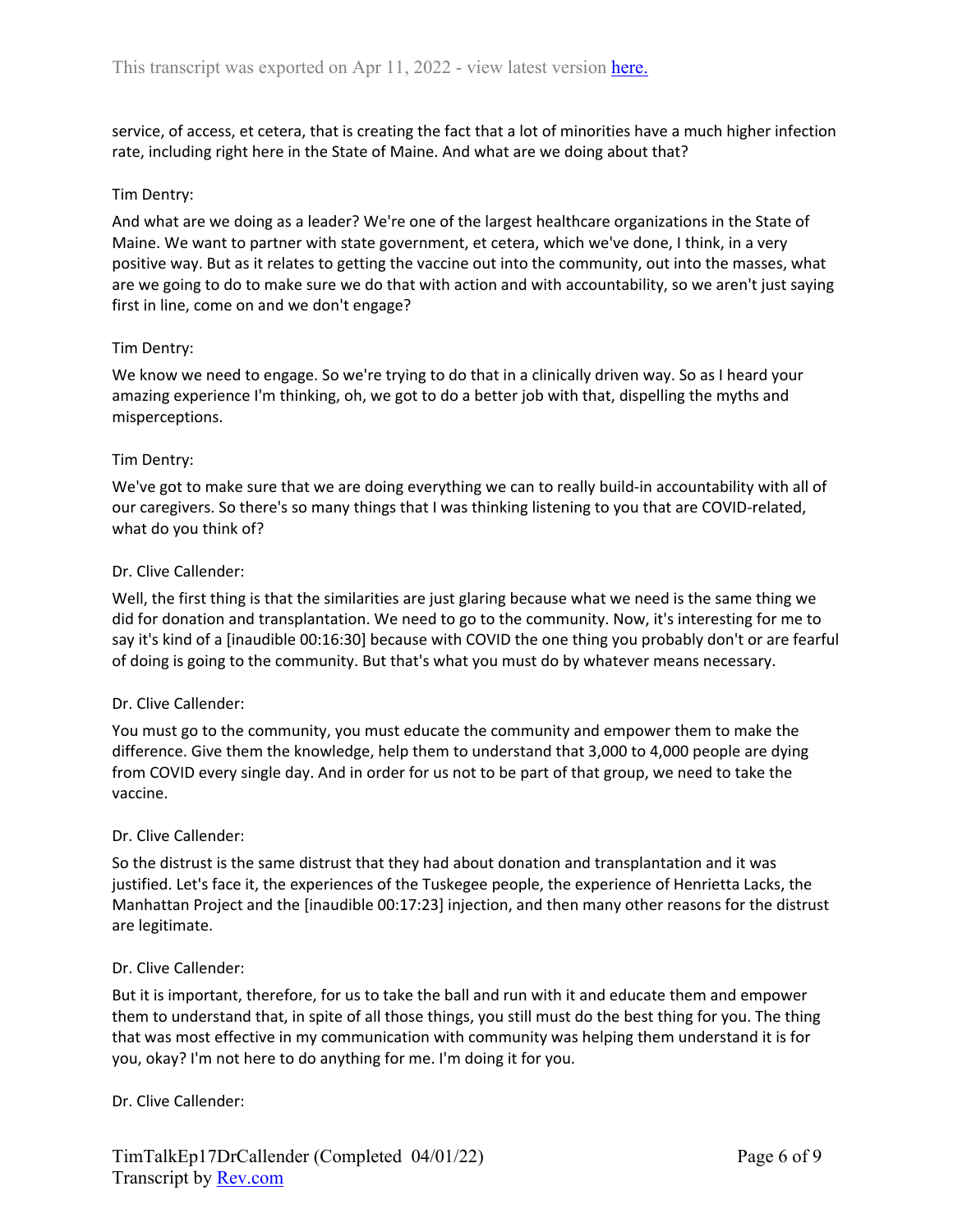And so the love yourself, take care of yourself component was to emphasize the importance that it is all about the community. And the most effective changing that I've encountered in my life is the community. But you must take the initiative and go to the community, and then you must educate and empower them to do the thing that is most beneficial to them.

## Tim Dentry:

That's really fabulous. And we have something called a brand promise at Northern Light Health, and it's making healthcare work for you. And you know what? We've had that. And we've used that and we try to live it every day and reinforce it.

#### Tim Dentry:

But I like you're helping me make that link to our brand promise, making healthcare work for you, of saying to the community this is for you, this isn't for us. This doesn't make us look good and go to the community. I love what... So many things that you said, Doctor. I'm so honored to have this talk with you. It is what we, as healthcare people, must do.

#### Dr. Clive Callender:

Absolutely. As I talk to people, they're afraid to go to the community because they're afraid they're going to get infected. Well, we've dealt with infections from time immemorial. We've dealt with yellow fever. We've dealt with AIDS. We've dealt with everything. We've learned how to protect ourselves.

#### Dr. Clive Callender:

So we have to protect ourselves and educate and empower the community in spite of the obstacles. They have always obstacles. What makes greatness is when you, in spite of the obstacles, overcome adversity. And this is another opportunity for us to reverse that in the same way we've tackled donation and transplantation.

## Tim Dentry:

Yeah, absolutely. And, again, up here in Maine, we have established a pretty good reputation for reaching out into the community. So we've been doing that quite a bit, because we're more of a community oriented health system and not a tertiary-quaternary kind of thing. We have a tertiary hospital but we cover, we provide care in the homes. And we provide care in the doctor's offices and every place beyond that through tertiary care and the like.

#### Tim Dentry:

But, you know what? You know as well as I do because you've been in healthcare for a while, that our industry has a bit of a mindset of, well, when people are sick they'll come to us, instead of we go to them. And so that is what we're trying to do, so this talk is helping us reinforce to our healthcare team of over 12,000 people, we got to go to where it counts.

#### Tim Dentry:

That's one of our, I started to write up a list of as if COVID is in the rear view mirror. And so what are our lessons learned? And that is a big number. What does that mean in the future? To me it means we've got to do some of the things that you've been doing all of your career, but we've got to go to them and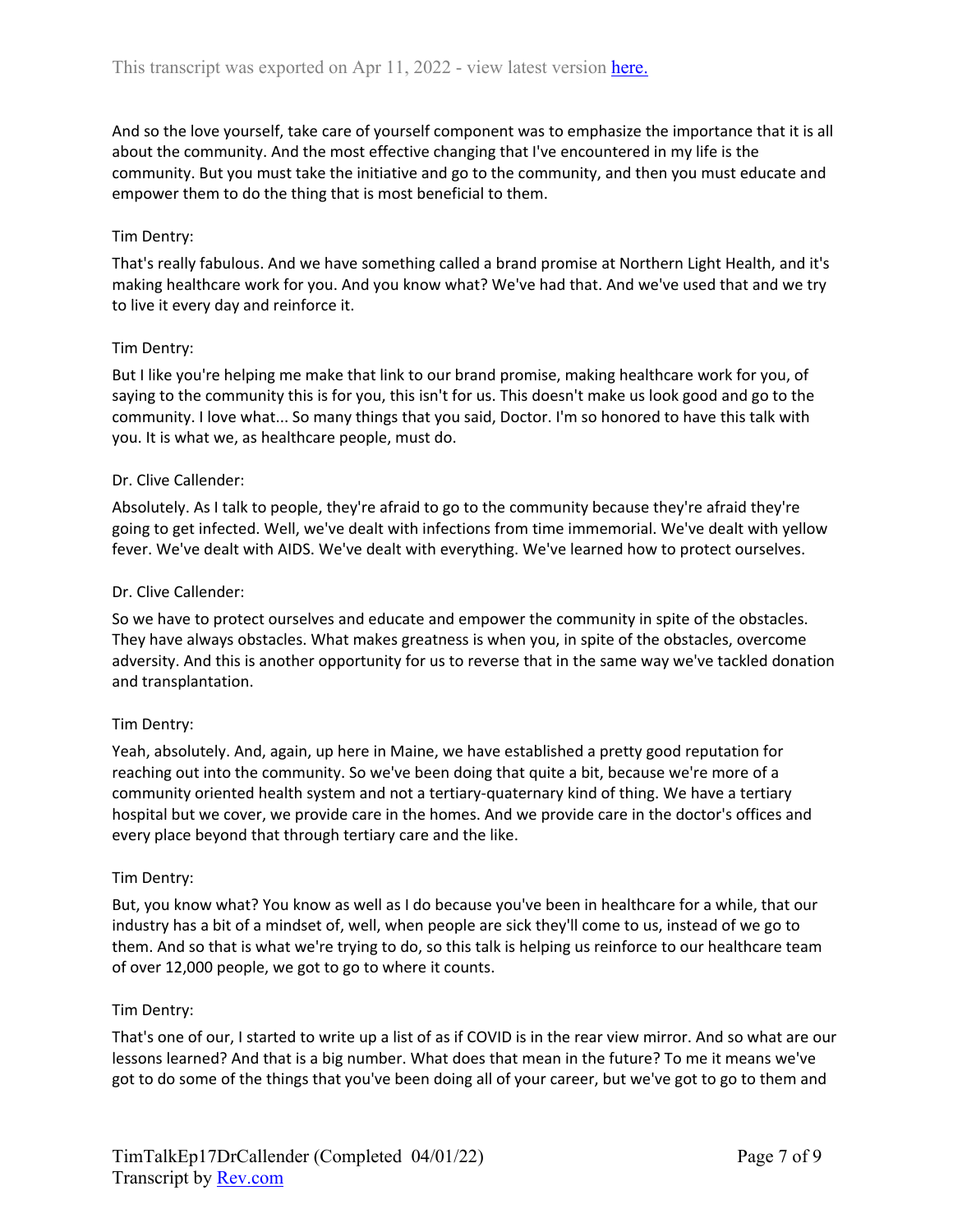earn their trust. We've got to go to the community because that's what we must do. We can't sit back and wait for more complex illnesses to come to us.

## Dr. Clive Callender:

And it's all about love. That's what it's all about. It's love for our fellow man. That's been preached from time immemorial. It's more about doing, not promising, but actually doing.

## Tim Dentry:

That is absolutely it. So just a couple of wrap-up thoughts here and I'll turn it back to you for any wrapup thoughts that you have but, again, struck so many cords with me. I just got to say this, as you said, racism and, in fact, everyone is one race.

# Tim Dentry:

What you did is you took what you learned in the African American community is what I heard you say, and you took it to all other minority ethnic groups. That is so powerful. So I want to make sure our listeners hear me underlining that and underscoring that because that is fabulous.

# Tim Dentry:

To state it the way you did and link it to love and link it to your faith, in giving you receive and isn't that the truth. And if that is sort of, if that sums up our lives and our careers, then I think we've done pretty well.

## Dr. Clive Callender:

You know, I'm a singer, also, mediocre singer. But there's a song, Eternal Life. That's one of my favorite songs because in giving that you receive, in pardoning makes a pardon, and in dying that you're born to eternal life and it's all about love. That's it. I've gone about my whole life.

## Tim Dentry:

Here, here. Thank you. Dr. Callender, thank you for joining me for this very heartfelt and engaging conversation. I've enjoyed it so so much.

## Dr. Clive Callender:

You're welcome. And I welcome the opportunity to give and share my wealth of experience in a time that is very important because it's the same issues that are unmasking themselves again. And it's another opportunity for us to show that we care for one another by going to community, educating and empowering. Because that's what it's all about.

## Tim Dentry:

Thank you. That will wrap up this episode of Tim Talk. Thank you to you, our podcast listeners, as well. Until next time, I'm Tim Dentry encouraging you to listen and act to promote our culture of caring, diversity, inclusion and, to quote Dr. Callender, love. Thank you.

Announcer: